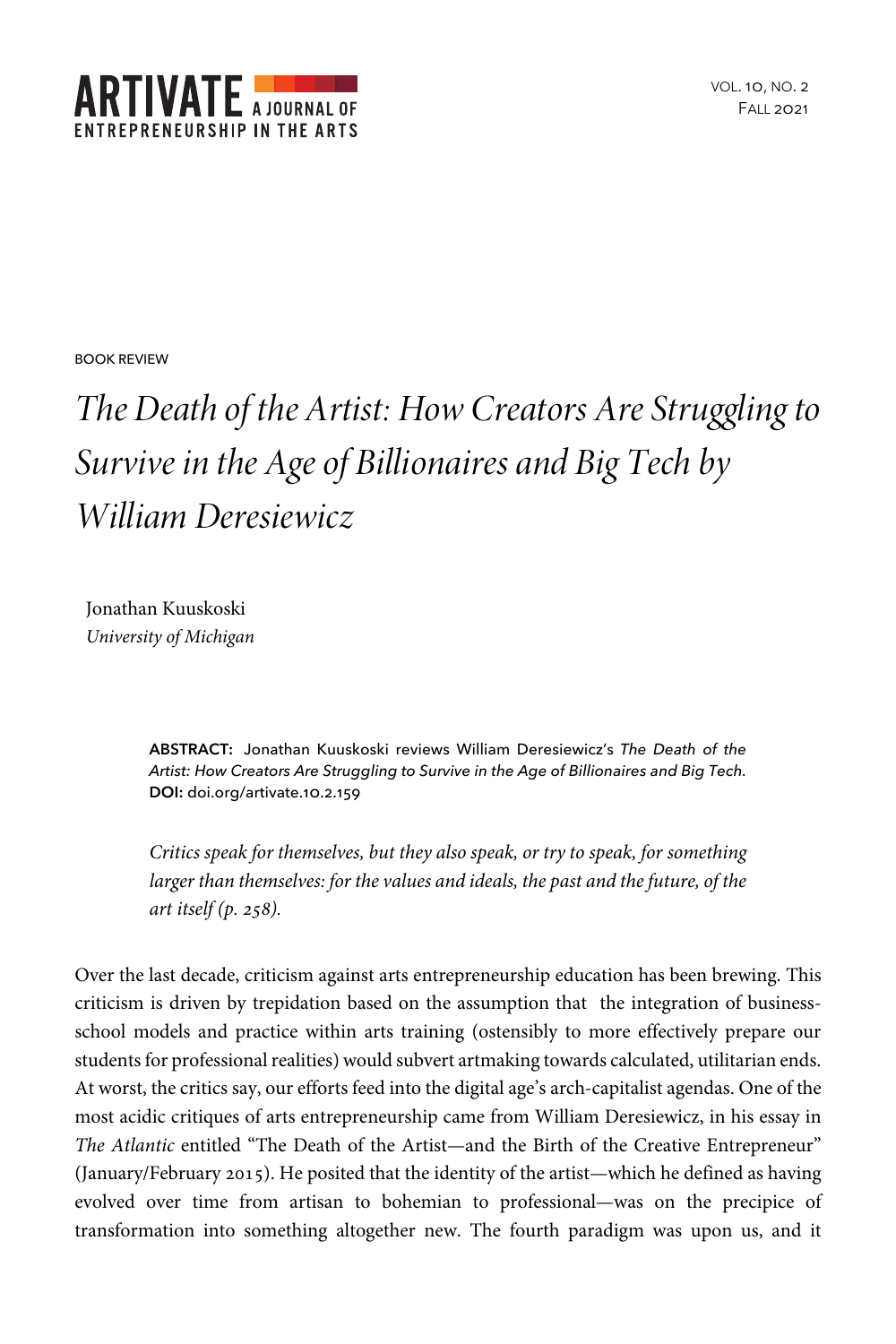## **ARTIVATE** 10.2

demanded that artists become entrepreneurs. This shift, he believed, signaled the dismantling (intentional or not) of artistic identities and practices as we knew them.

I had the chance to see Deresiewicz speak on the subject at the Three Million Stories Conference hosted by the Strategic National Arts Alumni Project (SNAAP) and Arizona State University in March 2016. As part of the keynote panel, he was undoubtedly selected to provide counterpoint to the inspirational undertones of the gathering, which brought together hundreds of thought leaders from across the country to discuss and analyze best practices surrounding career development for arts graduates. I'll never forget that conversation, not only because Deresiewicz was publicly called to task for his views, but also because he hinted then that his own next steps on the subject would be to turn his polarizing think piece into a book. It was a courageous act to participate in public dialogue with a large group of vocal detractors; one had a sense then that he took these questions seriously, that he wanted to go deeper, and that he was committed to getting to the truth about whether building a life as an artist today was as viable as was being touted. And, at that time, I had a nagging feeling that he was onto something.

So, it was with great anticipation, nearly five years later, that I picked up a copy of Deresiewicz's follow up book: *The Death of the Artist: How Creators Are Struggling to Survive in the Age of Billionaires and Big Tech* (Henry Holt & Company, ). Would he double down on what many had perceived as cynicism, or would he reply in a constructive way to the reflexive criticism he had witnessed firsthand? I was pleasantly surprised to find that, as Deresiewicz expanded his inquiry, his commitment to truth-telling only deepened. The book's timing is prescient, of course, having dropped in the middle of what is likely the arts' greatest multidimensional crisis of the last century.

But this book does much more than simply interrogate the myths of artistic career-building in a twenty-first century context. It actually pits two contemporary philosophies against one another. In one corner sits the techno-positivist mantra that more (and cheaper and more convenient) content is better, which is espoused by the modern forces of artistic distribution (mostly, but not exclusively, tech companies). Everyone can be an artist, so it goes, and thus everyone has a chance to find their audience. Democratizing creativity is essential to unlocking the full economic potential of the digital age.

In the other corner sits the collected voices of artists themselves. Can everyone really become an artist? If so, then what does that inevitably mean for the business of artmaking, and of training artists to that end? And how has the rise of digitization, along with its partner-incrime neoliberalism, changed the actual realities of those who are seriously trying to make a living through their creative work? The book explores these questions through a multitude of personal stories—representing a cross section of well over one hundred formal and informal interviews with visual, literary, musical, dance, theater, film, and television professionals embellished by richly detailed commentary from the author.

Explicating the philosophical disconnect between cultural production and late-stage capitalism is nothing new; what sets this book apart is its focus on the individual experiences of those on the frontlines of that dichotomy. Yet those narratives aren't centered around debunking entrepreneurship as an educational trope, either. Instead, they investigate something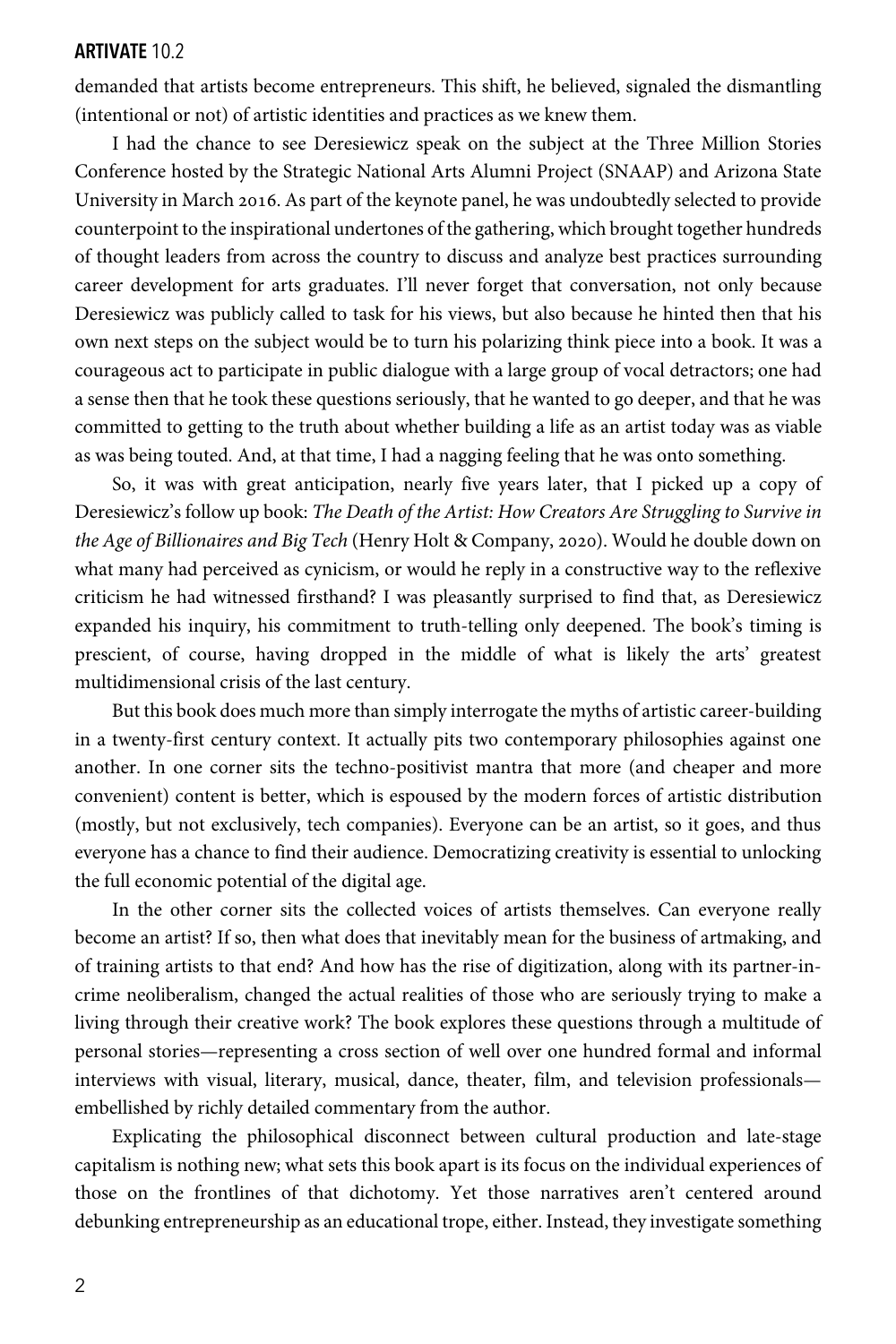more sophisticated, the question of "how to keep your soul intact and still make a living as an artist" (p. 285). And, for those profiled, it is clear that the cornerstone rules of today's economy—maximizing utility to crush the competition—just don't translate.

Structured across five sections, made up of sixteen chapters in total, Deresiewicz assesses the problems at hand from a variety of interrelated angles. The first section explores "The Basic Issues," namely the troubling relationship between art and money today, and the way arts workers experience the digital economy as emboldening extreme pressure. The next section, "The Big Picture," delves into the resultant economic and societal forces that undercut the potential for professional artmaking in every way—gentrification, the demonetization of artistic content, and the proliferation of prosumerist creatives all fighting for a slice of the pie. Part three, "Arts and Artists," tackles these travails in more detail by profiling twenty-five musical, visual, literary, and film and television artists. The fourth section, "What is Art Becoming?," frames the predicament in historical context, and the final section, "What is To Be Done?," focuses on the imperative to advance training paradigms, update intellectual property doctrine, and spur public action (in particular, stronger unionization and lobbying efforts) as prospective responses to today's status quo.

This book is not for the faint of heart. Nowhere else in recent memory has the mythology of equal opportunity in the arts been vanquished so cogently. It's hard not to imagine that the artists profiled throughout could be our neighbors, our colleagues, our friends—individuals driven by incredible creative energy, yet socially discouraged from voicing any complaints about their unbearable day-to-day realities. The choice to use this documentarian journalistic writing style, wherein one can almost hear Deresiewicz's voice narrating off the page, inevitably also reveals our culpability in espousing unrealistic expectations for success, while unpacking the complexity of what it actually means to survive in the arts today. Spoiler alert: it takes tremendous struggle in the face of dwindling upsides. In the midst of this paradigm shift, artists seem to feel pressured to value a killer instinct over a collaborative spirit. What a shame.

The sixth chapter (located in section two), "Space and Time," is a standout that really hits home the compounding effects of these forces on artists' daily lives. By now it is clear that gentrification is symptomatic of capitalism, but that force has had a particularly depreciating impact on artists. The author does not mince words in describing the ways money (and, naturally, moneymaking) has emerged as the defining feature of the dominant cultural identity in America. That is a by-product, after all, of purely economic aspiration—to buy the best house, in the right neighborhood, preferably in an artsy part of town. Unfortunately, as a result, artists can't afford to live, let alone create, there. How ironic. And why? Because, by and large, artists now have to hustle, at all costs, just to survive. And if you have to stay busy to make it to next month, that mentality transforms your existence—with no time to mull, play, experiment, or even meet new people, creativity itself is eroding from former cultural centers. For anyone who has served to prepare eager, idealistic artists for a career in their field, these are raw, sobering observations.

At some points, though, it feels as though Deresiewicz is biting off more than he can chew, relying occasionally on sweeping generalizations about market conditions in order to hit home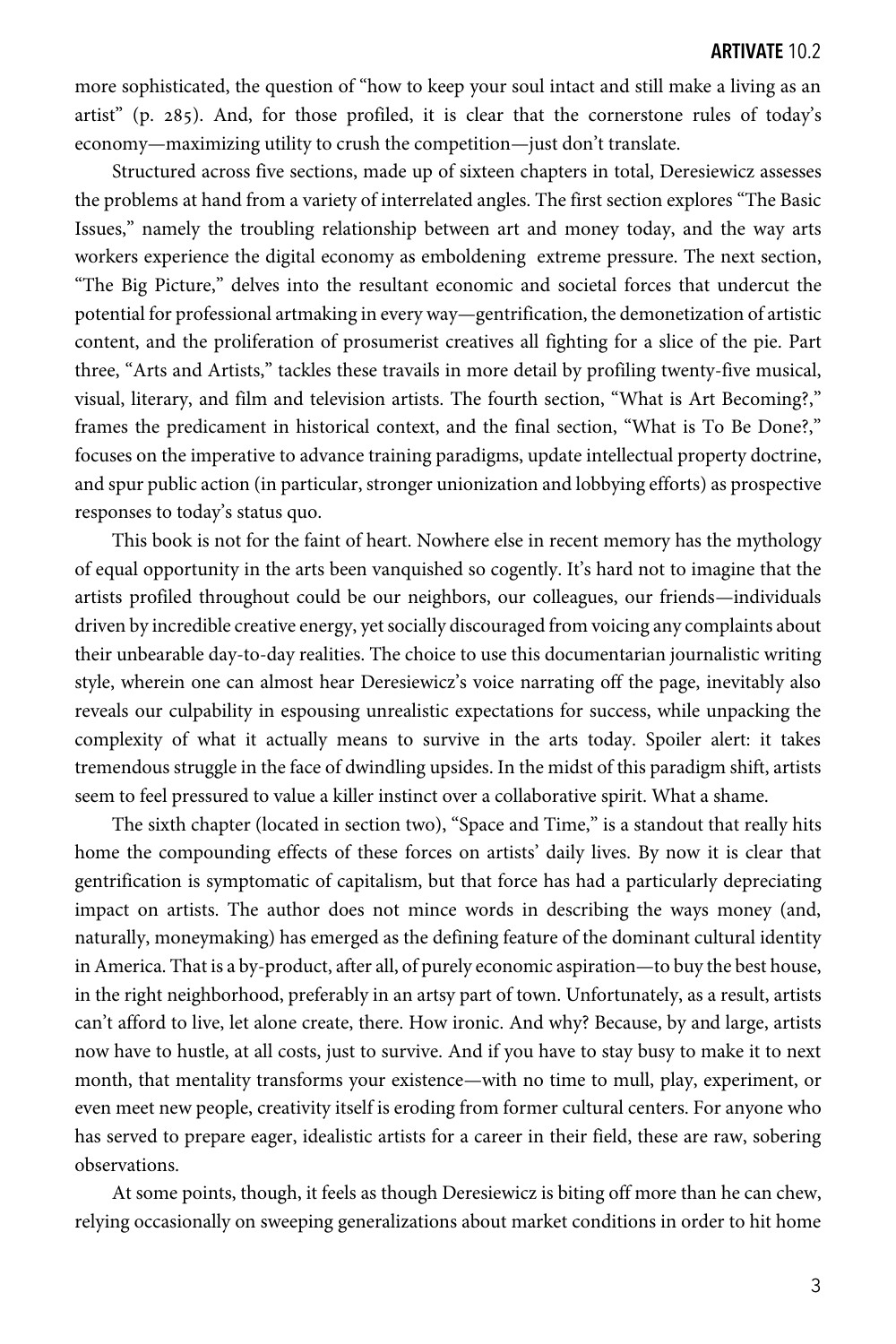## **ARTIVATE** 10.2

the larger points that he wants to emphasize from his interviews. For example, while the push and pull of major arts hubs is a thread that permeates much of the narrative, one wishes that the potential of other, more midsized urban centers was more closely inspected. One might take away from this book that artists nowadays cannot survive outside of New York, Chicago, and Los Angeles, even as they are squeezed out of those very metro areas. To a degree, that obviously rings true. But in order for such an analysis to be productive, one needs to account for the inherent paradox. Artists will have to live somewhere, after all. It would have been an intriguing counterpoint to discuss more incisively how efforts within cities like Minneapolis and Atlanta (among others) have—through combinations of public policy changes, lobbying, and grassroots community action—found ways to develop thriving arts scenes despite national trends. Certainly, the housing market is a concern across the country, and artists are having a tough time in most if not all urban centers. Yet not every artist who develops in a scene outside the two or three major hubs feels their only choice is to sacrifice a professional future if they cannot afford to relocate somewhere larger.

More importantly, if we want the arts to permeate our society, we need to foster some degree of opportunity for a sustainable artistic life beyond the biggest markets. Acknowledging the potential hidden within some of these other cities could have strengthened Deresiewicz's astute observations around the need to reassess what success and sustainability should mean in a more localized context (one reminiscent, as the author suggests, of homegrown artist communities such as Greenwich Village in the mid-twentieth century). It would have also reinforced his final conclusions, which center on social action as perhaps the only viable way to stem the converging tides of gentrification, commodification, and cultural erosion. In today's America, any salient cultural response will need to be locally mobilized, driven by communities that believe in their arts scenes and are committed to preserving the character of their place. In the book's concluding chapter, he provides numerous examples of arts collectives who are doing just that: banding together, pushing back against market forces, and fostering more tenable employment and consumption models (in one case, moving beyond the market through a barter-based system). Why not include some concrete, forward-thinking public policy models that already exist, which the author readily admits should be a part of the very call to action he holds us to in his conclusions?

Similarly, by the time we get to the twenty-five case studies profiled in the third section, we already get the point that artists are struggling. The narrative here feels labored primarily because the first two sections are also framed around innumerable, expertly curated anecdotes pulled directly from dozens of interviews and other primary sources. That said, each chapter in this section could suffice as deep-dive, case-study analyses relevant to discipline-specific professional development courses. And the introductory portions that frame the (sometimes divergent) problems plaguing specific arts subsectors are important; they quantify the personal while capturing the real consequences of aggregate market behavior.

Perhaps this is Deresiewicz's overarching intent: we are all responsible, as consumers of cultural content, to interrogate our habits and their impact on the creative pipeline. Even more so as educators preparing artists to create content for the markets of tomorrow. Reiterating the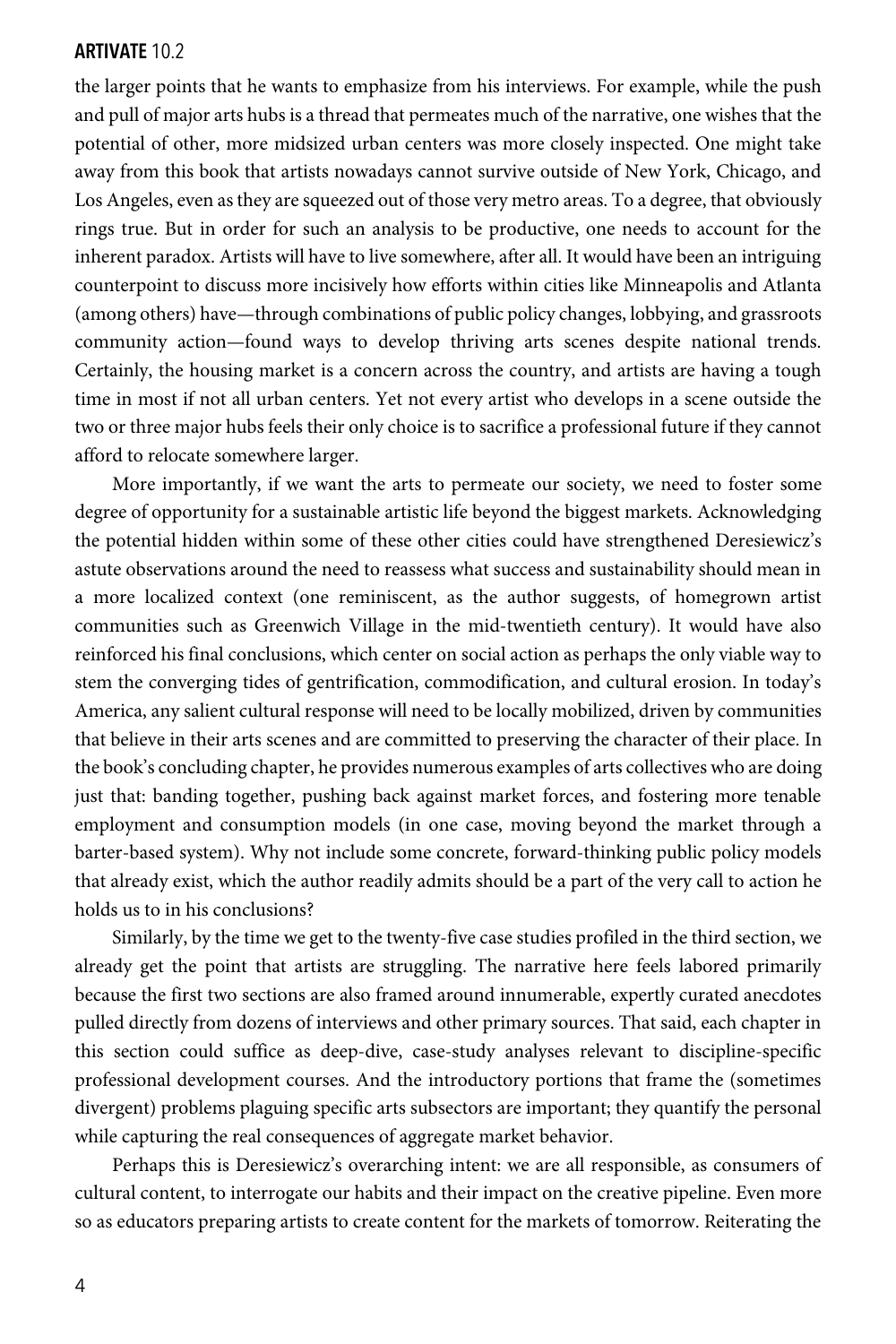common issues that traverse individual artist stories does position those stakes in a tangible, humanistic way. The reader is called to understand that it is not enough to want access to culture simply because it makes us feel good. We have to believe artmaking means something more, something elemental that fuels how humanity interprets the world. And with that understanding comes a responsibility to change a system that keeps artists down. In this regard, Deresiewicz proposes ideas that are very relevant to our work in the field of arts entrepreneurship pedagogy. It seems imperative that change requires us to get, somehow, to a place where we are collectively willing to give something up—unlimited accessibility, our subservience to immediate gratification, perhaps more—to rebalance the equation. Can art survive? That may only be possible if we can motivate consumers to participate more actively in their arts ecosystems, which means paying for quality over quantity, spending more locally, and understanding the consequences of our choices. Our training programs are already on the frontlines of those advocacy efforts.

The narrative ultimately drives toward some inevitable conclusions about the need to socially organize around workers' rights, dismantle big tech's monopolistic power, and advance a significant wealth redistribution agenda. But what stands out most prominently, as we approach the final chapters, is the way Deresiewicz articulates the evolution of his own criticism. Upon further consideration, it turns out, the challenges presented by the fourth paradigm of the artist aren't so symptomatic of entrepreneurship, after all. This is a conclusion he came to, at least partially, thanks to interviews with noted arts entrepreneurship practitioners Linda Essig and Susan Solt. Instead, here he has latched onto Sharon Louden's notion of the artist as "culture producer," precisely because it "relieves us of the need to choose between the poles of labor and capital  $\ldots$ " (p. 273). Powerful moralistic messaging aside, unpacking the tactics of how we leverage this new paradigm, specifically in ways that circumvent our economy's existing fault lines, remains largely a task for another volume.

Overall, this book is exceptionally detailed in its research, and generally spares no expense in unpacking every nuance of its dense and complex subject matter. That said, two intermingling points percolate up from Deresiewicz's final analysis. First, the democratization of creativity has watered down artistic output to the point of oversupply, ultimately diminishing the rigor with which we evaluate artistic intent and quality. At the same time, that democratization has exponentially fed our hunger for disposable, low-cost content, which has subsequently driven creators into the ground. We cannot afford to look away as the world continues to position artmaking as a nearly impossible profession. We have to work together to rethink our priorities as a society. Maybe it's not just myths about artists that have to go. This conversation harkens to the critical, dual role of arts entrepreneurship training today—that of reframing what professional development should be while also shaping larger dialogues around what we must do to live in a thriving, equitable, and progressive democracy. "To fix the arts economy," he writes, "we need to fix the whole economy" (p. 308).

It is hard to remove the memory of Deresiewicz sitting alone at a circular conference table immediately after his conference keynote appearance back in 2016, eating his post-debate hors d'oeuvres in silence. One hopes more people will join him at the table this time, because we all